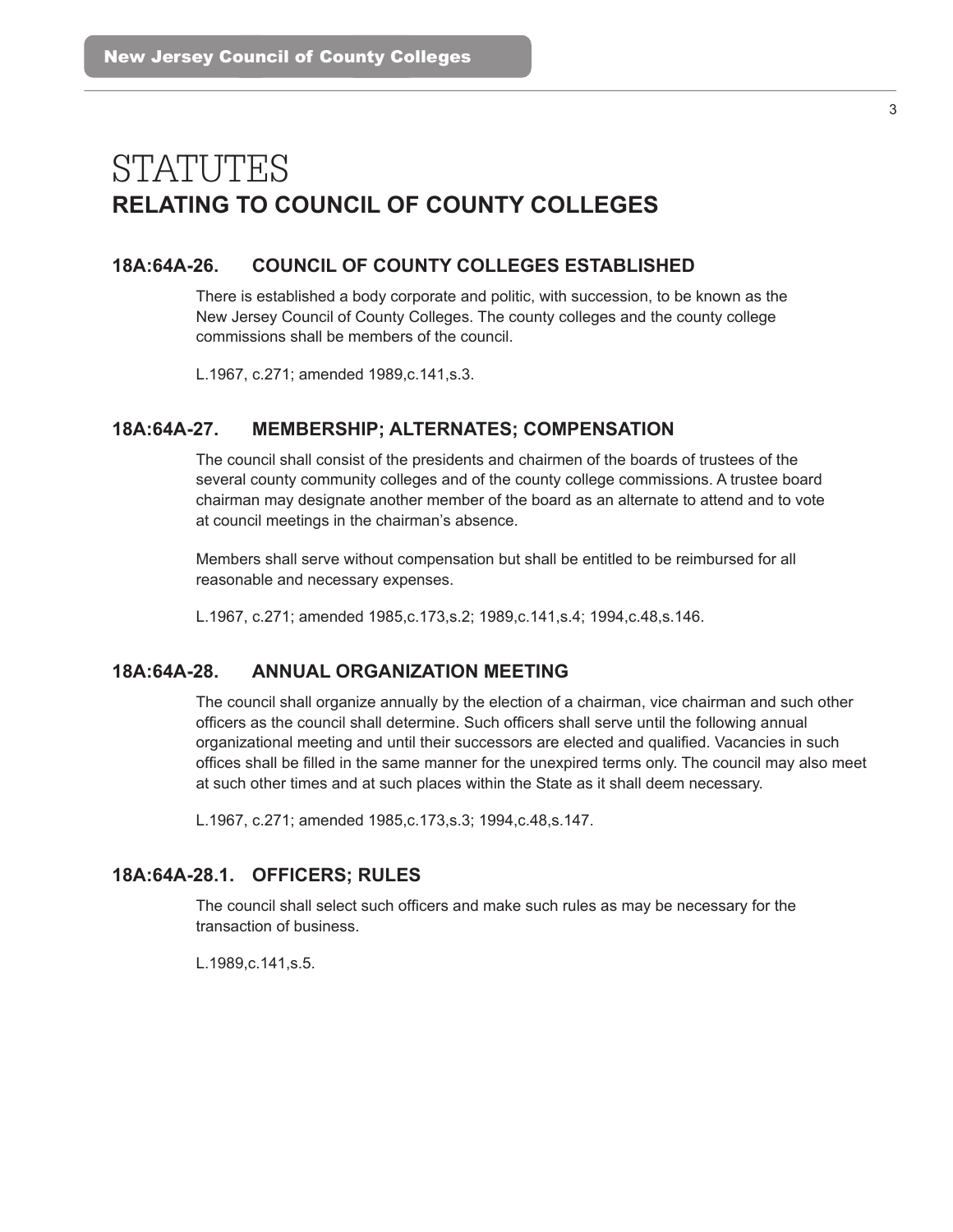# **18A:64A-28.2. PERPETUAL SUCCESSION; POWERS, RESPONSIBILITIES**

The council shall have perpetual succession and shall have the following powers and responsibilities:

- a. To make, amend and repeal rules, regulations and by-laws for its own government and guidance, not inconsistent with the purposes of the council;
- b. To adopt an official seal and alter the same at pleasure;
- c. To maintain an offce at such place or places in the State as it may designate;
- d. To sue and be sued in its own name;
- e. To acquire, hold and dispose of real and personal property in the exercise of its powers and the performance of its duties under this article. All this property shall be exempt from taxation under chapter 4 of Title 54 of the Revised Statutes;
- f. To act as an advocate and promote the advancement of the county community colleges of New Jersey; and
- g. To promote diversity of development among the county community colleges in ways which will be responsive to the particular needs of the particular counties, and the State's diverse population and regions.

L.1989,c.141,s.6.

#### **18A:64A-28.3. EXECUTIVE DIRECTOR**

The council shall employ an executive director, who shall be responsible for the administration of all the activities of the council including staff services and shall promote the educational quality of the county community colleges. The executive director shall serve at the pleasure of the council. The salary of the executive director and all other personnel shall be determined by the council.

L.1989,c.141,s.7.

# **18A:64A-28.4. IMPROVEMENT OF COUNTY COLLEGE EDUCATION**

The council shall encourage and aid movements which it deems necessary for the improvement of county college education and shall, from time to time, make recommendations to the Governor, Legislature and Commission on Higher Education regarding the coordination of the county colleges on matters of mutual interest and concern.

L.1989,c.141,s.8; amended 1994,c.48,s.148.